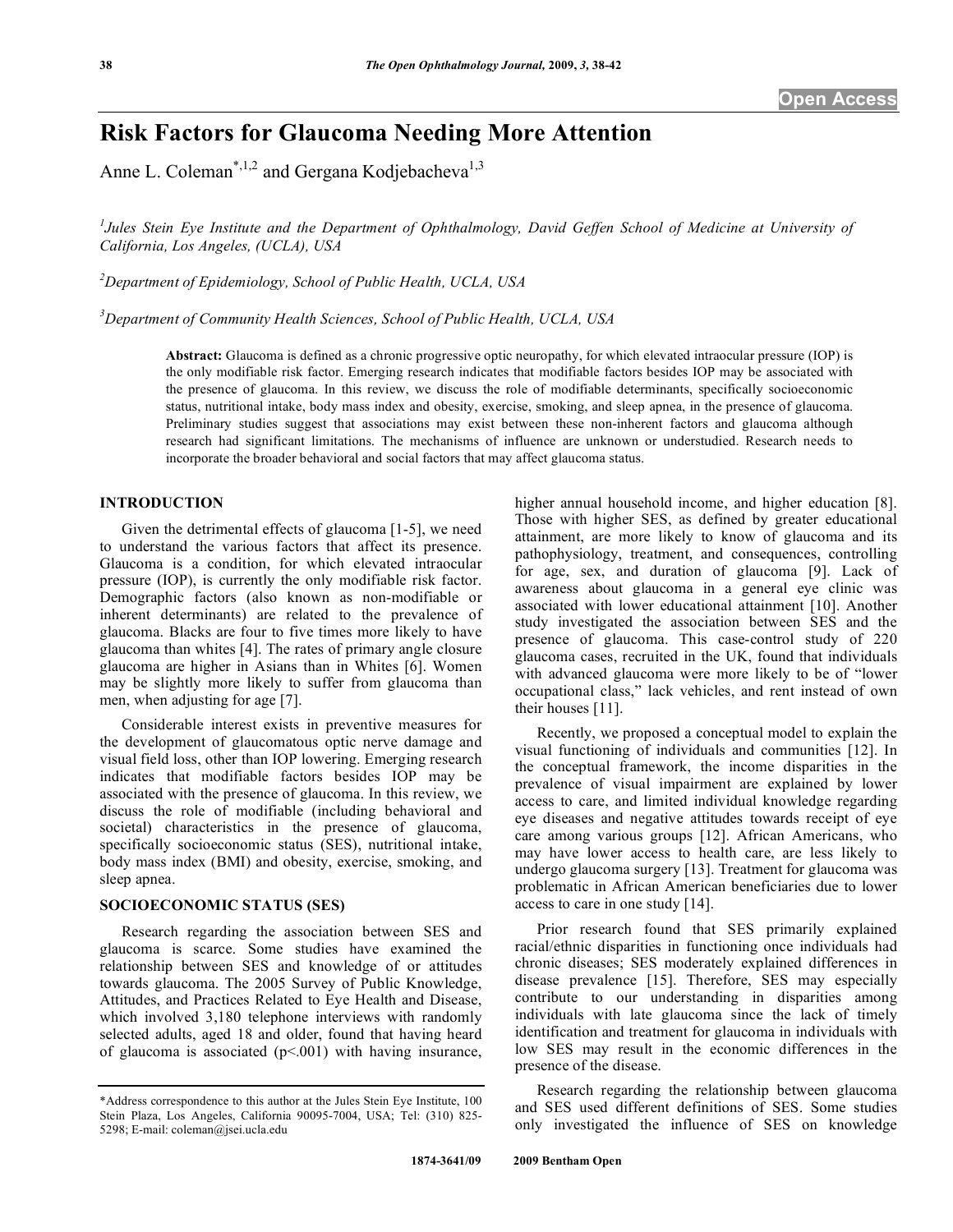regarding glaucoma instead of glaucoma presence. SES may interact with other factors, such as race/ethnicity, family history of glaucoma, and time since last visit to an ophthalmologist. Unfamiliarity with glaucoma has been associated with being African American and Latino [10]. The relationship between SES and glaucoma has been explained by recall of family history of glaucoma and time since last visit to ophthalmologist [11]. Research needs to assess the importance of other factors, such as demographics and health care utilization patterns, when examining the influence of SES.

## **NUTRITIONAL INTAKE**

#### **Intake of Antioxidants**

 Reactive oxygen species (ROS) are related to the pathogenesis of primary open angle glaucoma. Oxidative DNA damage in the ocular epithelium that regulates the trabecular meshwork is more severe in glaucoma patients compared to controls [16]. Theoretically, oxidative stress is related to the neuronal cell death affecting the optic nerve [17].

 Two large studies investigated the relationship between the intake of antioxidants and glaucoma. In the Nurses' Health Study and Health Professionals Follow-up Study, there were 474 self-reported, confirmed glaucoma cases. The mean age of females was 48 years and that of males was 54 years. Using the Block food frequency questionnaires to assess dietary intake, investigators found no strong associations between primary open-angle glaucoma (POAG) diagnosis and the consumption of citrus foods, cruciferous vegetables, yellow vegetables, green leafy vegetables, all fruits combined, and all vegetables combined, and Vitamins A and C, and alpha- and beta-carotenes. There was a 33% decreased risk of POAG in the highest quintile of Vitamin E intake compared to the lowest (RR =  $0.67$ , 95% CI: 0.50, 0.90) [18]. In the multi-center Study of Osteoporotic Fractures including 1,155 women, we found that women who consumed at least one serving per month of green collards and kale, more than two servings per week of carrots per week, and at least one serving per week of canned or dried peaches, had a decreased likelihood of having glaucoma. In addition, a suggestive relationship existed between the greater intake of Vitamins B2 and A, obtained from natural food sources, and the decreased likelihood of glaucoma. The intake of dietary vitamin C increased the likelihood of having glaucoma [19]. These two studies presented preliminary evidence that there may be a relationship between nutritional intake and the presence of glaucoma.

#### **Intake of Fats**

 Dietary fatty acids may influence the concentration of endogenous PG-F2 $\alpha$ . Safflower oil supplementation was associated with a 13% decrease in IOP in rats at 40 weeks compared to safflower, flaxseed, and tuna oil supplementation [20]. Safflower, corn, and sunflower oils or meat contain N-6 polyunsaturated fatty acids (PUFAs). Flaxseed, canola and soy oils, leavy green vegetables, or fish oil, contain N-3 PUFAs.

 The Nurses' Health Study and Health Professionals Follow-up Study involving the same 474 self-reported

glaucoma cases above, found no relationship between the intake of major fats and POAG [21]. High-tension glaucoma was more likely in individuals consuming a higher ratio of n-3 to n-6 polyunsaturated fat.

 Studies regarding dietary and fat intake relied on selfreport of dietary consumption, which is subject to the recall bias. The Nurses' Health and Health Professionals Follow-up Study that investigated the role of the intake of fats and antioxidants, used self-reported glaucoma to identify individuals with the condition; the study did confirm the glaucoma cases. The Study of Osteoporotic Fractures, which found associations with the intake of fruits, vegetables and dietary antioxidants, included a relatively healthy cohort of older women and the results could not be generalized to males and less healthy females.

 It is unknown why certain fruits/vegetables and antioxidants may be related to glaucoma, whether other constituents of fruits and vegetables besides antioxidants may be important, what the optimal dietary intake that decreases the prevalence of glaucoma may be, and what confounding factors play a role. Results regarding associations with dietary intake may be confounded by lifestyle factors. It is further unclear whether some antioxidants may do harm since the Study of Osteoporotic Fractures found that higher consumption of Vitamin C was related to a higher prevalence of glaucoma. Despite the limitations and unknowns related to the research regarding nutritional intake, the diet of individuals seems to affect glaucoma status. The associations should not be surprising since nutritional factors affect eye health [22].

## **Body Mass Index (BMI) and Obesity**

 Body mass index (BMI) and obesity which are also associated with nutritional intake, might be related to glaucoma status. Obesity may increase blood viscosity and episcleral venous pressure, and damage aqueous outflow facility [23-26]. Ocular hypertension is further related to hypertension [27-30], diabetes [31], and insulin resistance [31-33], which have been linked to obesity. A few studies examined the relationship of IOP or ocular hypertension to BMI or obesity. In the Beaver Dam Eye Study, having higher IOP was associated with higher BMI [34]. In another study, ocular hypertension and BMI of 30 or greater were related, when controlling for age and sex [35]. A study of 25,216 Japanese adolescents and adults aged 14-94, reporting both cross-sectional and longitudinal results; found that higher BMI was associated with elevated IOP, regardless of age, sex, and blood pressure [36]. Some studies suggest that the association between obesity and ocular hypertension may reflect an underlying association between insulin resistance and ocular hypertension since the association between obesity measures and IOP was not significant after adjustments for glucose and other confounders [31]. The relationship between obesity measures and IOP dissipated after adjusting for glucose in another study [31].

 Other studies investigated a potential link between the presence of open-angle glaucoma and BMI or obesity. In the Barbados Eye Study, higher BMI tended to decrease the likelihood of open-angle glaucoma presence, after adjusting for age [37]. In contrast, another study found that higher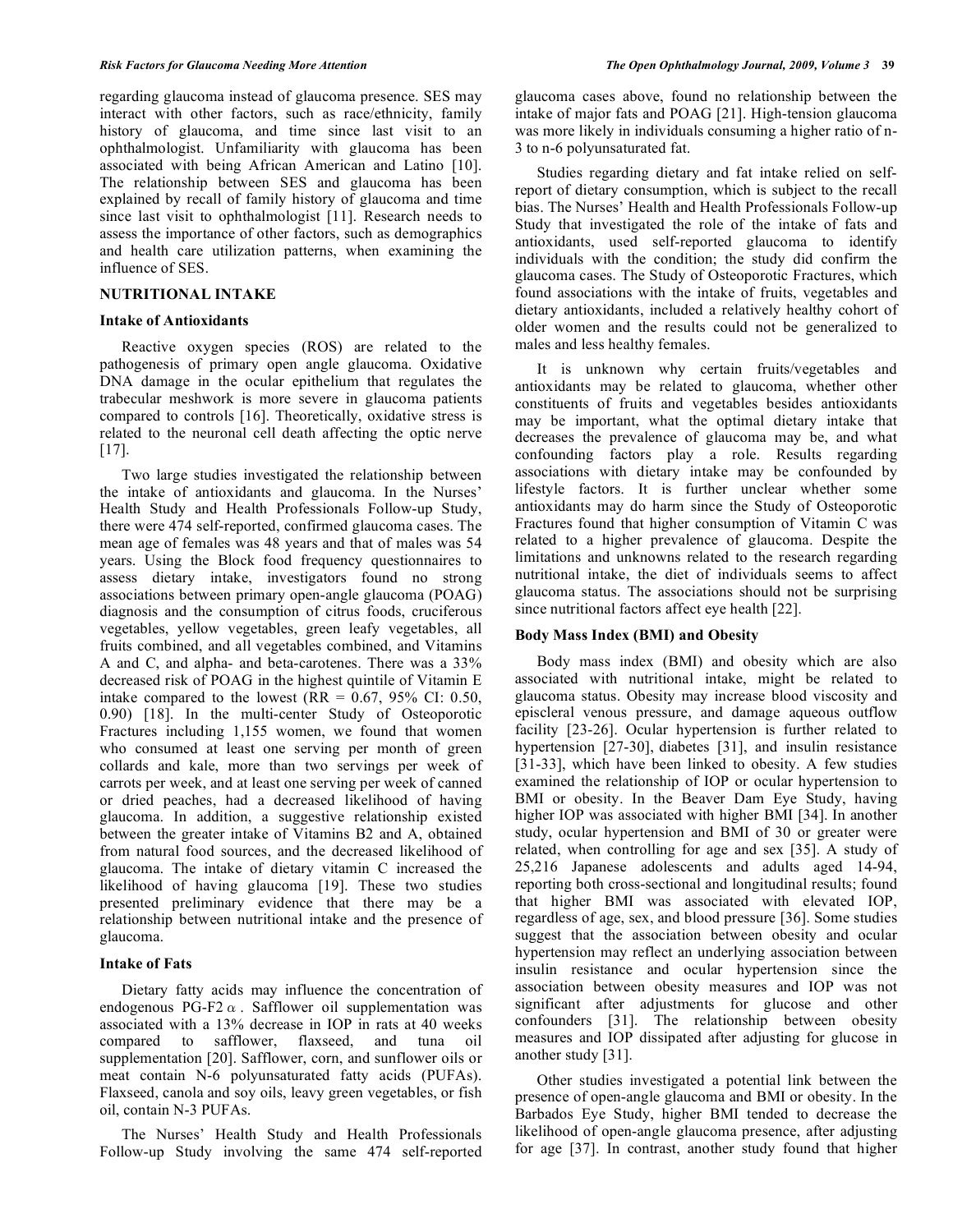BMI was related to a greater likelihood of clinical diagnosis of glaucoma among individuals admitted to a hospital. The researchers only reviewed medical records to obtain the information for this study [38]. In another study of 288 control subjects and 186 glaucoma patients in Switzerland, individuals with glaucoma tended to have lower BMI than those without the condition [39]. In a case-control study, there was no difference in BMI status in individuals with and without glaucoma [39]. A recent literature review concluded that while evidence exists regarding the association between higher IOP and obesity (as defined by higher BMI), findings regarding the relationship between glaucomatous optic neuropathy and obesity are conflicting [40]. It is unclear whether higher BMI may increase or decrease the likelihood of having glaucoma and what confounding factors play a role.

#### **Exercise**

 Obesity is related to exercise; exercise has been related to glaucoma presence. Exercise may alter episcleral venous pressure [41], increase blood lactate and decreases blood ph [42], change plasma osmolarity by increasing serum osmolarity [43], and increase the facility of eye channels outflow stopping obstruction of the aqueous outflow pathways [44]. Exercise temporarily reduced IOP in individuals without glaucoma [45] and with glaucoma [45, 46]. The variations in the percentage reduction in IOP may be due to duration and type of exercise, timing of IOP assessment, demographic characteristics, and seasonal differences [45]. In one study that included 7 subjects with and 7 subjects without glaucoma, the IOP in all subjects dropped between 56 and 61%, following five minutes of walking and jogging [45]. The effect of exercise may dissipate once subjects stop exercising. In a study of 9 sedentary glaucoma suspects who underwent 3 months of aerobic training, IOP levels returned to their original measurements three weeks after exercise cessation [46].

 Overall, exercise seems to have a beneficial effect on IOP. Studies regarding the benefits of exercise, however, included small non-probability samples of subjects. It is arguable what the optimal level, type, and duration of exercise may be, whether the initial level of fitness and degree of exhaustion make a difference, what the benefits of exercise in sedentary subjects and older adults may be, and if a combined effect of exercise and intake of glaucoma medications exists.

#### **Smoking**

 Cigarette smoking increases the risk of vascular disease [47]. Primary open angle glaucoma interferes with the blood flow to the optic nerve head and thus may have a vascular origin [48]. A case-control study found that current cigarette smoking was related to glaucoma presence in multiple logistic regression analysis [49]. Other studies failed to find an association between smoking and glaucoma. Specifically, smoking was not related to open-angle glaucoma in a population-based cross-sectional study of Hispanics aged older than 40 years residing in Arizona [50]. Previous or current smoking was not associated with the presence of glaucoma in the population-based study conducted in Beaver Dam, Wisconsin, in individuals ages 43 to 84 [51]. In two case-control studies, one conducted in Congo [52], and

another in France [53], researchers found smoking was not related to glaucoma status. In a recent meta-analysis of existing studies, an association existed between having primary open-angle glaucoma and current smoking; no relationship with former smoking was present [54]. Smoking status has a strong association with eye health, especially age-related macular degeneration [55], but population-based studies found no association in the area of glaucoma.

#### **Sleep Apnea**

 The sleep apnea syndrome (OSAS) is described as the repetitive, complete, or partial collapse of the pharyngeal airway during sleep [56]. Each episode (lasting 10 seconds to 1 minute) is terminated by arousal that causes sleep disturbance [57]. OSAS is associated with daytime sleep problems including sleepiness, chronic fatigue, and compromised cognitive function. Potential risk factors for sleep apnea include obesity, being a male, alcohol use, smoking, and snoring [58, 59]. OSAS may result in abnormal blood coagulation, systemic hypertension, cerebrovascular disease, vasospastic disease, and optic nerve vascular dysregulation [60]. In 212 patients in an eye clinic, there was an association between open-angle glaucoma and sleep-disturbed breathing, which was assessed by a questionnaire [61]. In 114 patients evaluated for OSAS, 7% of patients with OSAS had open-angle glaucoma, which was higher than that expected in the general population [62]. In 51 subjects with OSAS, there was a higher likelihood of normal-tension glaucoma compared to normal white controls of the same age [60]. The prevalence of OAG in 228 patients with OSAS, however, was 2%, which is similar to the rate of 1.5-3% in the general population [63].

 One limitation of existing studies is the use of subjective information to determine the presence of sleep apnea. A study with a larger sample size (n=212) that found an association between open angle glaucoma and sleepdisturbed breathing (SDB), assessed SDB by a questionnaire instead of objective measurement [61]. The reciprocal relationship between sleep apnea and glaucoma is not clear. In addition, as with other potential modifiable risk factors, it is unknown what the influence of sleep apnea is in the prevalence, incidence, and development of the disease.

# **CONCLUSION**

 Although current research tentatively supports that modifiable factors other than IOP may be related to the presence of glaucoma, these studies have significant limitations. Few case-control or population-based studies investigated the associations. Promising areas for future case-control studies are related to the role of nutritional factors, exercise, and sleep apnea.

 Individuals with low SES are involved in more unhealthy behaviors and may be more likely to be members of minority groups [64]. They consume less fruits and vegetables, are more likely to be obese, have less time to exercise [65], and are more likely to smoke [15]. In the broader context, since differences in knowledge about glaucoma are greatest between individuals with low and high SES but not as significant in people within middle and high groups of SES [9], steps to decrease socioeconomic inequalities are essential. SES is a societal issue and ophthalmologists have a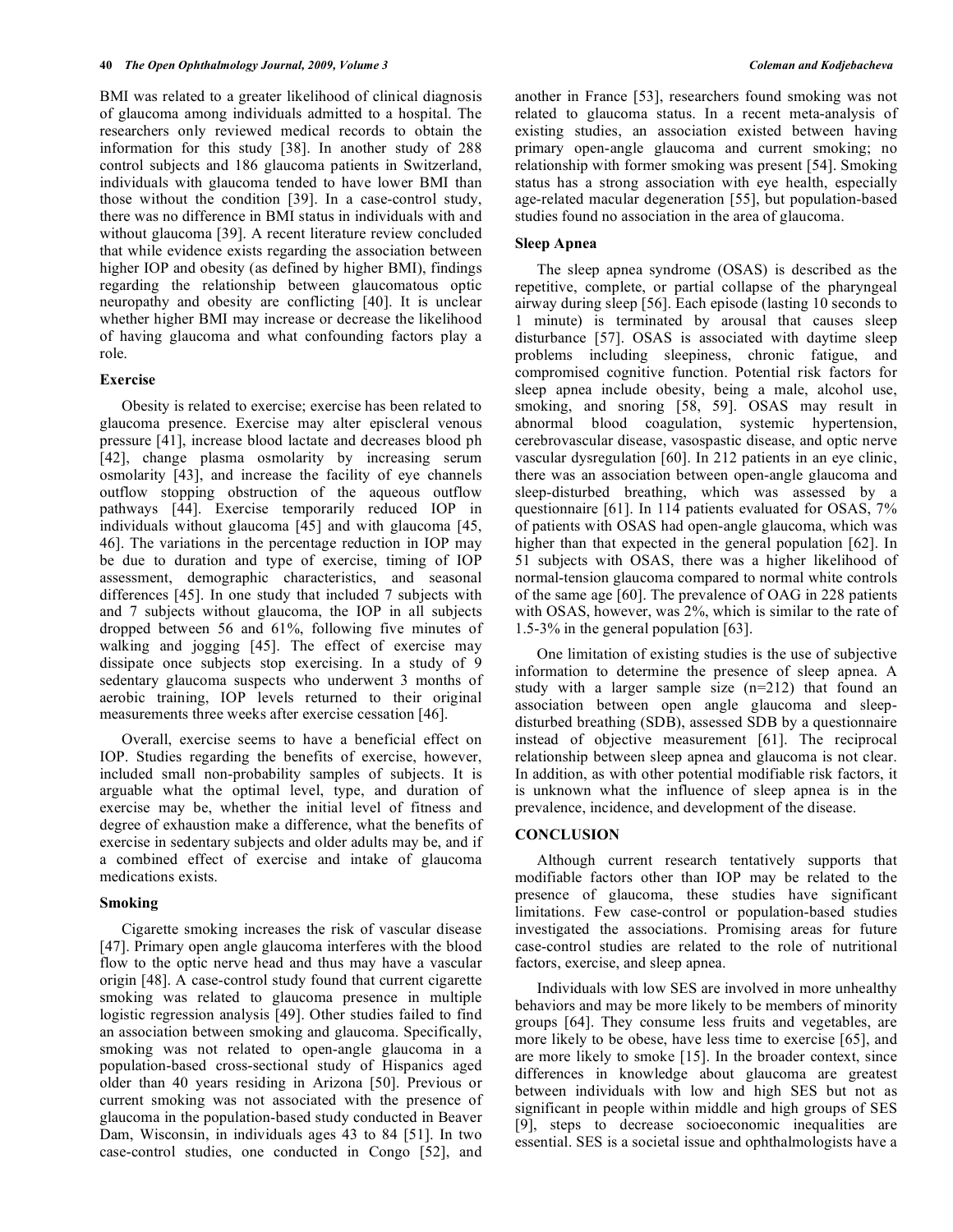limited ability to interfere. If we hope to decrease the burden of glaucoma, future research needs to incorporate the broader behavioral and social factors that may affect glaucoma.

#### **REFERENCES**

- [1] Quigley HA. Number of people with glaucoma worldwide. Br J Ophthalmol 1996; 80: 389-93.
- [2] Tielsch JM, Sommer A, Katz J, Royall RM, Quigley HA, Javitt J. Racial variations in the prevalence of primary open-angle glaucoma. The Baltimore eye survey. JAMA 1991; 266: 369-74.
- [3] Resnikoff S, Pascolini D, Etya'ale D, *et al.* Global data on visual impairment in the year 2002. Bull World Health Organ 2004; 82: 844-51.
- [4] Tielsch JM, Sommer A, Katz J, Quigley H, Ezrine S. Socioeconomic status and visual impairment among urban Americans. Arch Ophthalmol 1991; 109: 637-41.
- [5] Coleman AL, Cummings SR, Yu F, *et al.* Binocular visual-field loss increases the risk of future falls in older white women. J Am Geriatr Soc 2007; 55 : 357-64.
- [6] Law SK. Asian Americans: glaucoma. Int Ophthalmol Clin 2003; 43: 133-49.
- [7] Mitchell P, Smith W, Attebo K, Healey PR. Prevalence of openangle glaucoma in Australia. The Blue Mountains eye study. Ophthalmology 1996; 103: 1661-9.
- [8] National Eye Institute (NEI) and the Lions Clubs International Foundation (LCIF). 2005 Survey of Public Knowledge, Attitudes, and Practices Related to Eye Health and Disease. Final report. 22 February 2008 Available from: http://www.nei.nih.gov/kap/2005 KAPFinalRpt.pdf
- [9] Hoevenaars JGMM, Schouten JSAG, Borne BVD, Beckers HJM, Webers CAB. Socioeconomic differences in glaucoma patients' knowledge, need for information and expectations of treatments. Acta Ophthalmol Scand 2006; 84: 84-91.
- [10] Gasch AT, Wang P, Pasquale LR. Determinants of glaucoma awareness in a general eye clinic. Ophthalmology 2000; 107: 303- 8.
- [11] Fraser S, Bunce C, Wormald R, Brunner E. Deprivation and late presentation of glaucoma: case-control study. BMJ 2001; 322: 639- 43.
- [12] Coleman AL, Kodjebacheva G, Wallace SP, *et al.* Visual functioning of individuals and communities: a conceptual framework. Clin Med Geriatr 2008; 2: 13-20.
- [13] Devgan U, Yu F, Kim E, Coleman AL. Surgical undertreatment of glaucoma in black beneficiaries of Medicare. Arch Ophthalmol 2000; 118: 253-6.
- [14] Wang F, Javitt JC, Tielsch JM. Racial variations in treatment for glaucoma and cataract among Medicare recipients. Ophthalmic Epidemiol 1997; 4: 89-100.
- [15] Kington RS, Smith JP. Socioeconomic status and racial and ethnic differences in functional status associated with chronic diseases. Aust J Polit Hist 1997; 5: 805-10.
- [16] Claudio Sacca SC, Pascotto A, Camicione P, Capris P, Izzotti A. Oxidative DNA damage in the human trabecular meshwork: clinical correlation in patients with primary open-angle glaucoma. Arch Ophthalmol 2005; 123: 458-63.
- [17] Izzotti A, Saccà SC, Cartiglia C, De Flora, S. Oxidative deoxyribonucleic acid damage in the eyes of glaucoma patients. Am J Med 2003; 114: 638-46.
- [18] Kang JH, Pasquale LR, Willett W, *et al.* Antioxidant intake and primary open-angle glaucoma: a prospective study. Am J Epidemiol 2003; 158: 337-46.
- [19] Coleman AL, Stone KL, Kodjebacheva G, *et al.* Glaucoma Risk and the Consumption of Fruits and Vegetables Among Older Women in the Study of Osteoporotic Fractures. AJO 2008; 145: 1081-89.
- [20] Nguyen CTO, Bui BV, Sinclair AJ, Vingrys AJ. Dietary omega 3 fatty acids decrease intraocular pressure with age by increasing aqueous outflow. IOVS 2007; 48: 756-62.
- [21] Kang JH, Pasquale LR, Willett WC, *et al.* Dietary fat consumption and primary open-angle glaucoma. Am J Clin Nutr 2004; 79: 755- 64.
- [22] Congdon NG, West KP. Nutrition and the eye. Ocular manifestations of systemic disease. Curr Opin Opthalmol 1999; 10: 464-73.

#### *Risk Factors for Glaucoma Needing More Attention The Open Ophthalmology Journal, 2009, Volume 3* **41**

- [23] Bulpitt CJ, Hodes C, Everitt MG. Intraocular pressure and systemic blood pressure in the elderly. Br J Ophthalmol 1975; 59: 717-20.
- [24] Savinova OV, Sugiyama F, Marti JE, *et al.* Intraocular pressure in genetically distinct mice: an update and strain survey. BMC Genet 2001; 2: 12.
- [25] Shiose Y. The aging effect on intraocular pressure in an apparently normal population. Arch Ophthalmol 1984; 102: 883-7.
- [26] Shiose Y, Kawase Y. A new approach to stratified normal intraocular pressure in a general population. Am J Ophthalmol 1986; 101: 714-21.
- [27] Bonomi L, Marchini G, Marraffa M, *et al.* Vascular risk factors for primary open angle glaucoma: the Egna-Neumarkt Study. Ophthalmol 2000; 107: 1287-93.
- [28] Dielemans I, Vingerling JR, Algra D, Hofman A, Grobbee DE, de Jong PT. Primary open-angle glaucoma, intraocular pressure, and systemic blood pressure in the general elderly population. The rotterdam study. Ophthalmology 1995; 102: 54-60.
- [29] Klein BE, Klein R, Intraocular pressure and cardiovascular risk variables. Arch Ophthalmol 1981; 99: 837-9.
- [30] Leske MC, Podgor MJ. Intraocular pressure, cardiovascular risk variables, and visual field defects. Am J Epidemiol 1983: 118: 280- 7.
- [31] Oh SW, Lee S, Park C, Kim DJ. Elevated intraocular pressure is associated with insulin resistance and metabolic syndrome. Diabetes Metab Res Rev 2005; 21: 434-40.
- [32] Nakamura M, Ishimitsu T, Matsuoka H, Ohrui M, Hisauchi T. Implications of obesity for target organ injuries and cardiovascular risk factors in hypertensive subjects. Nippon Jinzo Gakkai Shi 1997; 39: 746-52.
- [33] Wu SY, Leske MC. Associations with intraocular pressure in the Barbados eye study. Arch Ophthalmol 1997; 115: 1572-6.
- [34] Klein BE, Klein R, Linton KL. Intraocular pressure in an American community. The Beaver Dam eye study. Invest Ophthalmol Vis Sci 1992; 33: 2224-8.
- [35] Jaén Díaz J, Sanz Alcolea I, López De Castro F, *et al.* Glaucoma and ocular hypertension in primary care. Aten Primaria 2001; 28: 23-30.
- [36] Mori K, Ando F, Nomura H, Sato Y, Shimokata H. Relationship between intraocular pressure and obesity in Japan. Int J Epidemiol 2000; 29: 661-6.
- [37] Leske MC, Connell AM, Wu SY, Hyman LG, Schachat AP. Risk factors for open-angle glaucoma. The Barbados Eye Study. Arch Ophthalmol 1995; 113: 918-24.
- [38] Zang EA, Wynder EL. The association between body mass index and the relative frequencies of diseases in a sample of hospitalized patients. Nutr Cancer 1994; 21: 247-61.
- [39] Gasser P, Stümpfig D, Schötzau A, Ackermann-Liebrich U, Flammer J. Body mass index in glaucoma. J Glaucoma 1999; 8: 8- 11.
- [40] Cheung N, Wong TY. Obesity and Eye Diseases. Surv Ophthalmol 2007; 52: 180-95.
- [41] Podos S, Minas T, Moor F. A new instrument to measure episcleral venous pressure. Arch Ophthalmol 1968; 80: 209-11.
- [42] Marcus DF, Krupin T, Podos SM, Becker B. The effect of exercise on intraocular pressure. I. Human beings. Invest Ophthalmol 1970; 9: 749-52.
- [43] Galin MA, Davison R, Pasmanik S. An osmotic comparison of urea and mannitol. Am J Opthalmol 1963; 55: 244-7.
- [44] Pandolh M, Kwaan HC. Fibrinolysis in the anterior segment of the eye. Arch Ophthalmol 1967; 77: 99-104.
- [45] Qureshi IA. The effects of mild, moderate, and severe exercise on intraocular pressure in glaucoma patients. Jpn J Physiol 1995; 45: 561-9.
- [46] Passo MS, Goldberg L, Elliot DL, Van Buskirk EM. Exercise training reduces intraocular pressure among subjects suspected of having glaucoma. Arch Ophthalmol 1991; 109: 1096-8.
- [47] Holbrook JH. Diseases due to environmental hazards. In: Isselbacher KJ, Adams RD, Braunwald E, Petersdorf RG, Wilson JD, Eds. Harrison's principles of internal medicine. 9<sup>th</sup> ed. New York: McGraw Hill 1980; pp. 938-41.
- [48] Shields MB. Textbook of Glaucoma. Baltimore, MD: Williams & Wilkins 1982: pp. 95-8.
- [49] Wilson MR, Hertzmark E, Walker AM, Childs-Shaw K, Epstein DL. A case-control study of risk factors in open angle glaucoma. Arch Ophthalmol 1987; 105: 1066-71.